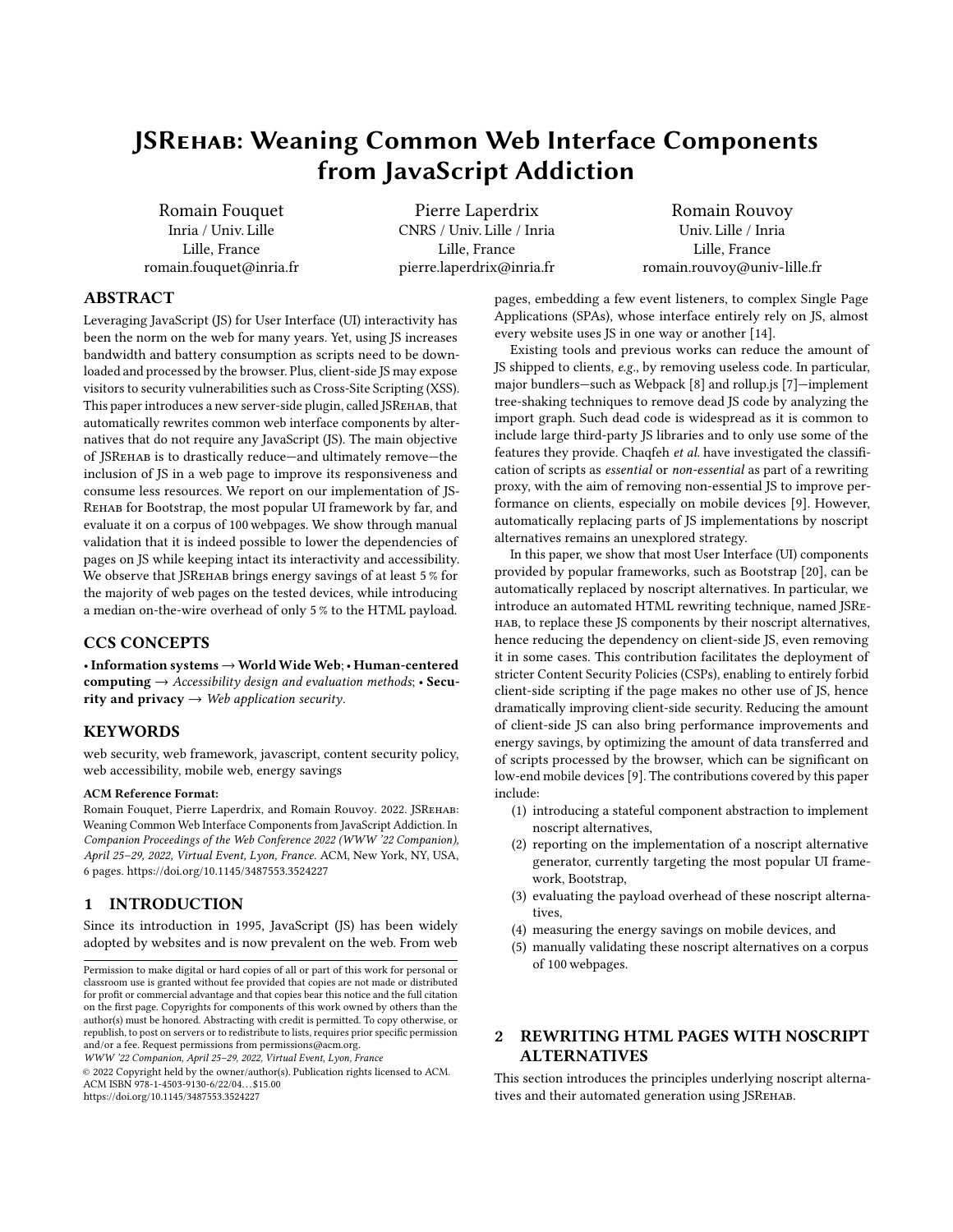WWW '22 Companion, April 25–29, 2022, Virtual Event, Lyon, France Roman Fouquet, Pierre Laperdrix, and Romain Rouvoy

#### 2.1 Introducing Noscript Alternatives

We define a noscript alternative as a web structure that implements an interactive behavior equivalent to the JS component it replaces. This structure may combine HTML and CSS constructs to implement the expected interactivity with no single line of JS executed on the page. It should be noted that, despite the naming similarity, noscript alternatives are not necessarily embedded as <noscript> tags—which are only interpreted by the browser when JS is disabled—but can be set up to be rendered by any user.

When rewriting a UI component as a noscript alternative, one needs to store and to update the component's state by only leveraging HTML and CSS constructs. For interactive components, this state can encode for example an opened/closed menu, clicked/focused button or checked/unchecked checkbox. Without this state, the page cannot react to user interactions, as no component will record the changes triggered by the associated events.

To deal with this challenge, we leverage the checkbox hack [\[10,](#page-5-6) [15\]](#page-5-7), making it possible to record any component state by hiding a checkbox underneath. Interestingly, checkboxes can be natively toggled as checked or unchecked and, even if they are invisible, users can indirectly update them, offering a perfect candidate for implementing our noscript alternatives. [Listing 1](#page-1-0) illustrates such an example of a checkbox hack implementing a "dropdown button" label that is visible to the user, while the #chkbox0 element is kept hidden. The menu is not visible as its current style is set to display:none but, as soon as the user clicks on the label, the state of #chkbox0 is toggled to checked and the menu becomes visible with display:block.

#### <span id="page-1-0"></span>Listing 1: Noscript alternative of a dropdown button

```
<div class="dropdown">
     <!−− dropdown state −−>
    <input id="chkbox0" type="checkbox"
      style="position:fixed;opacity :0">
    <!−− dropdown label −−>
    <label for="chkbox0">Dropdown button </label>
    <!−− dropdown menu −−>
    <ul class="dropdown −menu">
         <li><a href="/item0">Item #0</a></li>
         \langleli>\langlea href="/item1">Item #1</a>\langle/li>
    \langle \text{u1} \rangle\langle/div>
<style>
    .dropdown −menu { display: none; }
     .dropdown #chkbox0:checked ~ .dropdown −menu {
         display: block;
    }
\langle/style\rangle
```
More generally, implementing noscript alternatives requires to identify: (a) HTML elements that are stateful and that the user can interact with, and (b) CSS selectors that can access the state of these elements. By combining both, one can implement UI components without JS. We studied the CSS Selectors specification [\[22\]](#page-5-8) and derived the set of pseudo-classes that can be used to access the state of HTML elements and other mechanisms without JS. [Table 1](#page-1-1) reports on the mechanisms that we leveraged in JSREHAB: (1) checkboxes to record boolean states, (2) radio buttons to store mutually exclusive boolean states, (3) target links to help page navigation, and (4) hover/focus to notify a component of page-level user interactions.

<span id="page-1-1"></span>Table 1: CSS selectors & elements/mechanisms whose state can be accessed

| CSS selector           | HTML element/mechanism                            |
|------------------------|---------------------------------------------------|
| : checked<br>: checked | <input type="checkbox"/><br><input type="radio"/> |
| :target                | Current document's URL fragment                   |
| :focus/:focus-within   | Document focus                                    |
| :hover                 | Cursor position                                   |

#### <span id="page-1-2"></span>2.2 Rewriting UI Components with JSREHAB

2.2.1 Designing noscript alternatives. The design of a noscript alternative for any UI component requires to analyze: (1) the UI framework's documentation and source code to identify the purpose and behavior of the component, (2) the best strategy in [Table 1](#page-1-1) to store the component's state. While this approach can be applied to any UI framework, inferring the exact transformation cannot be automated: each framework includes specificities, which may be encoded in a very specific way with a different architecture and corner-cases. This requires each transformation to be manually crafted in order to make sure that everything is appropriately tailored for the targeted UI framework.

2.2.2 Generating noscript alternatives. Even though the checkbox hack has been well-known for more than a decade [\[15\]](#page-5-7), it is not widely used on the web. This can be explained by several factors. Firstly, the implementation of noscript alternatives cannot be factored out and requires to be repeated for each component instance, making it a relatively verbose and error-prone solution when handwriting the required HTML and CSS. Moreover, this first point particularly stands out when compared to interface component frameworks—such as Bootstrap [\[20\]](#page-5-5) or Foundation [\[26\]](#page-5-9)—which only require the web developer to add a few classes and attributes to the UI components to enable JS behaviors. Secondly, some noscript alternatives may suffer from corner-cases and unexpected behaviors, making their implementation subtle, which is worsened by the first point, as their implementations cannot be factored out.

However, we believe that the above limitations can be addressed by leveraging an HTML preprocessor, which makes it possible to factor out the noscript implementations as a transform function, thus providing polished and accessible noscript alternatives. To the best of our knowledge, this work is the first to propose using HTML rewriting rules to automatically generate noscript alternatives to common web interface components. Using the technique detailed in [subsection 2.2,](#page-1-2) we succeeded to implement noscript alternatives for almost all Bootstrap components: the list of Bootstrap components and associated noscript mechanisms leveraged to replace them can be found in [Table 2](#page-2-0) and the JSR $\rm _{E}$ нав plugin repository $^{1}$  $^{1}$  $^{1}$  contains detailed documentation about each component.

We opted to use an HTML preprocessor called PostHTML [\[1\]](#page-5-10) and create our own JSRehab plugin to carry out the transformation. By using existing transformation tooling, we also benefit from its integration into the web ecosystem, including bundlers, such as Webpack [\[5\]](#page-5-11) and rollup.js [\[2\]](#page-5-12), and web server frameworks, such

<span id="page-1-3"></span><sup>1</sup><https://gitlab.inria.fr/jsrehab>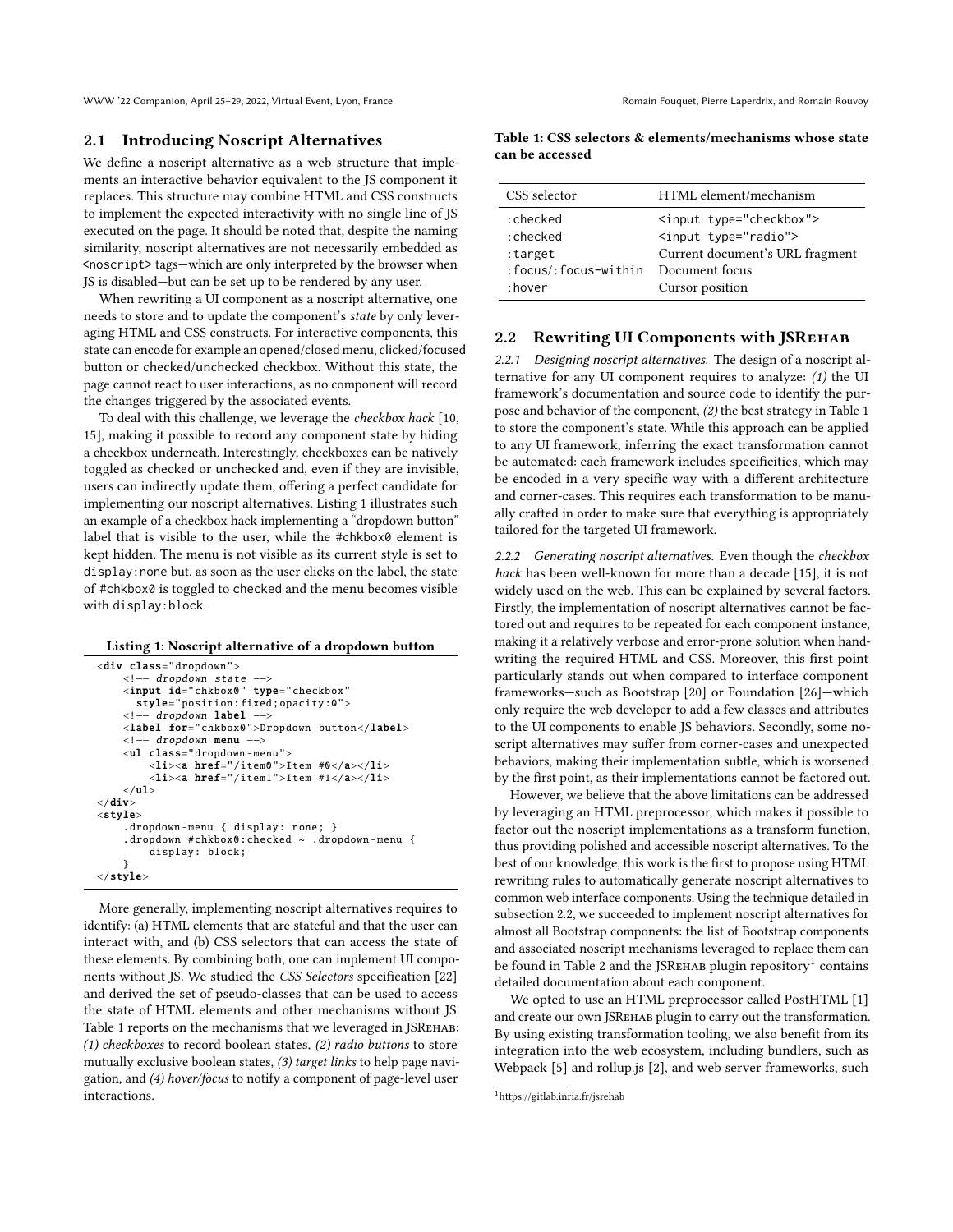as Express [\[17\]](#page-5-13). We can also generate noscript alternatives in both Static Site Generation (SSG) and Server-Side Rendering (SSR) contexts, by injecting them only once in the former or whenever the page is rendered in the latter case.

<span id="page-2-0"></span>Table 2: Bootstrap components having a built-in JavaScript behavior [\[19\]](#page-5-14);

| Bootstrap<br>component<br>(latest version) | noscript<br>alter-<br>native | Noscript mechanism(s) used      |
|--------------------------------------------|------------------------------|---------------------------------|
| Accordion (5)                              | <b>Yes</b>                   | <input type="radio"/>           |
| Affix $(3)$                                | Yes                          | position: sticky                |
| Alerts (5)                                 | <b>Yes</b>                   | <input type="checkbox"/>        |
| Carousel (5)                               | Yes                          | <input type="radio"/>           |
| Collapse (5)                               | <b>Yes</b>                   | <input type="checkbox"/>        |
| Dropdowns (5)                              | <b>Yes</b>                   | <input type="checkbox"/>        |
| Modal (5)                                  | <b>Yes</b>                   | <input type="checkbox"/>        |
| Navs $&$ tabs $(5)$                        | <b>Yes</b>                   | <input type="radio"/> /:target  |
| Offcanvas (5)                              | <b>Yes</b>                   | <input type="checkbox"/>        |
| Popovers (5)                               | <b>Yes</b>                   | <input type="checkbox"/>        |
| Scrollspy (5)                              | No                           | no access to viewport in CSS    |
| Toasts $(5)$                               | <b>Yes</b>                   | <input type="checkbox"/>        |
| Tooltips (5)                               | <b>Yes</b>                   | $:$ hover $/$ : focus           |
| Typeahead (2)                              | No                           | cannot replicate autocompletion |

## 2.3 About Accessibility Challenges

Web accessibility is the practice of ensuring that there are no direct barriers to interact with a website for people with specific disabilities. In the case of the JSREНАВ plugin, we have to ensure that our noscript alternatives are not making the web harder to browse, by providing at least as good accessibility than the replaced frameworks, and to comply with legal requirements. Most countries having laws mandating accessibility for certain websites rely on the WCAG [\[24\]](#page-5-15) which do not specify implementation details, only high-level requirements, such as the Success Criterion 2.1.1 Keyboard [\[25\]](#page-5-16), indicating only that the page must be operable with a keyboard with no time-sensitive input.

As browsers already implement accessibility for standard HTML elements—e.g., spacebar toggles checkboxes, and their change of state is properly announced by screen readers—noscript alternatives are accessible by default, making redundant WAI-ARIA state attributes [\[21\]](#page-5-17)—such as aria-checked—which could not be toggled without IS.

## 3 VALIDATION METHODOLOGY

This section covers the methodology we applied to validate the noscript alternatives generated by JSREHAB for Bootstrap components.

#### 3.1 Validation Corpus Selection

As we focused on Bootstrap, we built a corpus of web pages that use this UI framework, so that we can (1) obtain detailed statistics about its usage, and (2) test and validate JSRehab on them. We crawled the Top 10 k domains from the Tranco list [\[13\]](#page-5-18) with the following strategy: from the landing page, up to three URLs were extracted as a random sample of <a> tags href URLs sharing the same origin as the document's URL, but with a different path. Thus, our measurements were collected from up to four pages per domain: the landing page and up to three internal pages. For each web page, we detect the use of Bootstrap through a combination of (1) detecting the version number exposed in the global object, (2) parsing the source code to get the version number from a banner comment, and (3) using custom heuristics when other methods cannot work. We observed that Bootstrap's JS is used on 20.7 % of crawled pages and that its adoption is uniformly distributed across websites ranking, except for the very best ranked websites.

We also measured the popularity of Bootstrap's components by parsing the page's HTML and we conclude that the collapse, dropdown, and modal components were the most common, by far, being found on 53 % of pages using Bootstrap, 40 %, and 31 %, respectively, while all other components are found on less than 10 % of pages using Bootstrap.

Among the 21,341 pages we crawled, 3,291 pages were using Bootstrap's JS and included at least one component in the crawled page. Among these, 1,372 pages were using Bootstrap 4 or 5. Validation is split into two parts: measuring rewriting statistics over the whole sample of 1,372 pages, and empirically evaluating the interactivity and accessibility of noscript alternatives on desktop and mobile devices on a sample of 100 pages.

#### 3.2 Validation Setup

Since it would not have been possible to deploy our solution on production web servers or as a static site generator for testing, we rather chose to implement an HTTP rewriting proxy, which applies the HTML transformation on the fly, whenever a page is requested, see [Figure 1.](#page-3-0)

3.2.1 Rewriting Statistics. To collect statistics about all web pages from the validation set, the list of 1,372 pages is passed to cURL configured to use the HTTP proxy and the Firefox user-agent header, as some websites reject requests with no user-agent.

The HTTP proxy saves the transformation duration and the original and transformed sizes of the compressed HTTP response body, using the same compression method as used by the website (gzip or brotli).

3.2.2 Empirical Validation. The empirical validation is achieved by visiting the same URL three times: once in a control browser on desktop and with JS enabled, a second time in a browser with JS disabled by default and connected to the HTTP proxy, and a third time with a mobile browser, as shown in [Table 3.](#page-3-1) Two viewport widths are tested as webpages often include a hamburger menu that only appears on mobile, leveraging CSS media queries for responsive design.

We chose to disable JS by default in the second browser, so that the original Bootstrap's JS and other custom JS added on the page for component interactivity do not interfere with the noscript alternatives; we only temporarily enable JS to be able to access some hidden components on the page. This, however, makes it impossible to compare the page load time or the time-to-interactive between the pages with and without noscript alternatives, as it could not be isolated from the mere JS blocking.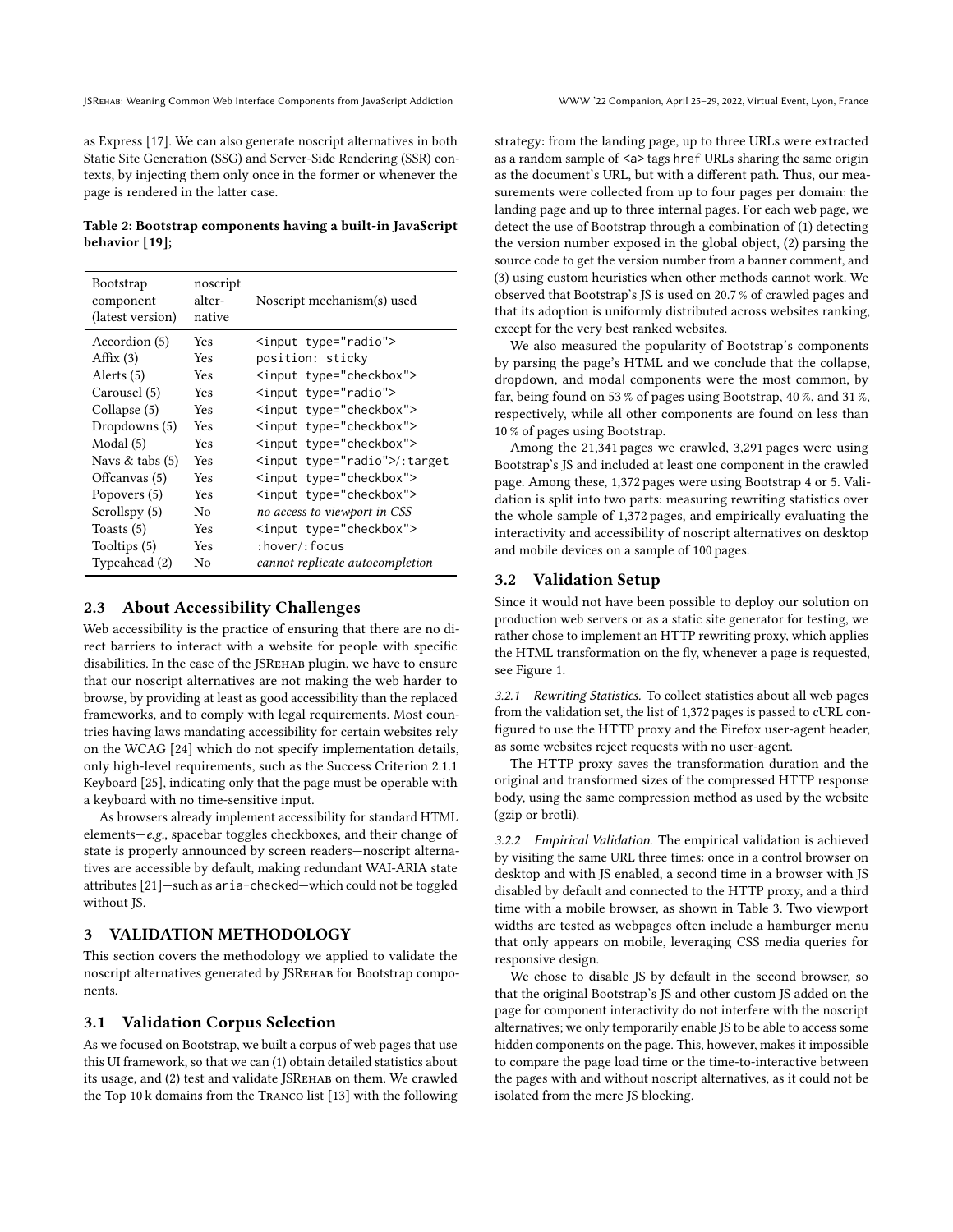<span id="page-3-0"></span>

Figure 1: Dataflow diagram of our empirical evaluation setup

Table 3: Browser configurations used for our empirical evaluation

<span id="page-3-1"></span>

| Browser                      | Device                          | Window width (px)                      |                      | Input device Screenreader          | 15                   |
|------------------------------|---------------------------------|----------------------------------------|----------------------|------------------------------------|----------------------|
| Firefox 93.0<br>Firefox 93.0 | Desktop (Debian) 1280           | Desktop (Debian) 720 (responsive mode) | Keyboard<br>Keyboard | No<br>No                           | Yes / No<br>Yes / No |
|                              | Firefox 92.0.1 Mobile (Android) | 1440                                   |                      | Touchscreen Yes (TalkBack 2021-04) | N <sub>0</sub>       |

<span id="page-3-3"></span>

#### Figure 2: Distribution of transformation durations on the corpus of tested pages

## 3.3 Compatibility Validation

After loading the web page in the browser, we manually validated the interactivity and accessibility of the noscript alternatives by checking the following features:

- on desktop devices:
	- noscript alternatives can be activated with a pointing device,
	- tab-controlled focus behave properly, and
	- noscript alternatives can be activated with spacebar/arrow keys.
- on mobile devices:
	- noscript alternatives can be activated with a touch device,
	- noscript alternatives can be focused using screenreader navigation,
	- noscript alternatives can be activated with screenreader navigation, and
	- screenreader speech announces noscript alternatives appropriately (providing understandable navigation).

For each web page, our testing protocol is as follows:

- (1) we verify that the original components on the page are working with JS, but are unresponsive without it,
- (2) we validate the aforementioned criteria on a modified page on both desktop and mobile devices with all the noscript alternatives included.

To ease the validation, the HTTP proxy highlights the noscript alternatives so that they are easier to locate and test. For components

<span id="page-3-2"></span>

## Figure 3: Distribution of the compressed body size overhead on the set of tested pages (some outliers are omitted to improve readability)

hidden by default, especially modals, which could not be shown as JS is disabled, some additional effort is made on desktop to make them appear, so that the noscript alternatives can be assessed.

Finally, only Bootstrap components—originally using Bootstrap's JS—are validated, while other components of the page are left untested.

## 4 EMPIRICAL RESULTS

This section reports on the results we obtained by evaluating JSRehab plugin on the validation corpus.

## 4.1 Rewriting Statistics

As noscript alternatives are injected in the HTML document, they increase its size, the difference depending on the type and the number of components included in the page. However, as depicted in [Figure 3,](#page-3-2) the resulting overhead on the compressed body of the HTTP response containing the HTML document is extremely low, with a median overhead of 5 %; the overhead is lower than 15 % for more than 75 % of tested pages.

The distribution of the rewriting delay, measured by the HTTP proxy running on a high-end laptop for testing, can be found in [Figure 2.](#page-3-3) The median rewriting delay is lower than 125 ms on the sample of tested pages. The rewriting delay mostly depends on the number of HTML nodes in the page, as generating the noscript alternatives requires multiple tree traversals.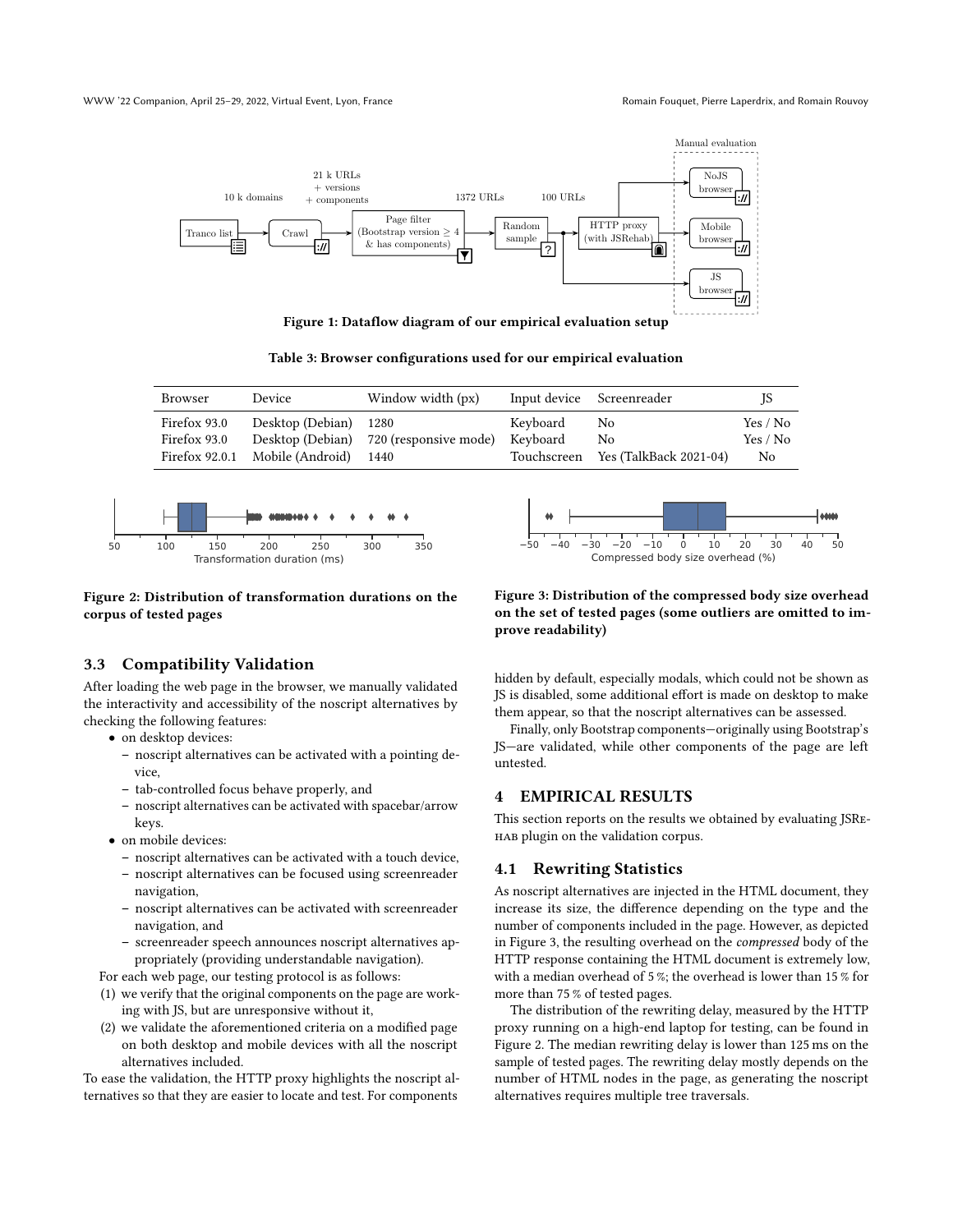JSRehab: Weaning Common Web Interface Components from JavaScript Addiction WWW '22 Companion, April 25–29, 2022, Virtual Event, Lyon, France

## 4.2 Manual Validation

Among the 100 pages manually analyzed, 79 pages were testable, and all noscript alternatives were working in compliance with the criteria defined in the testing methodology, 19 pages had various issues preventing complete testing, and issues effectively due to noscript alternatives were only found on 2 pages, as detailed in [Table 4.](#page-5-19)

Pages not being fully testable include error pages, which were not the intended pages, SPAs leaving a blank page when JS is disabled, pages with components dynamically added, which thus cannot be detected when processing the HTML document, and pages that were updated between the initial crawl and the validation.

The two pages presenting issues included unconventionally used Bootstrap components. One of them used collapse components with data-parent attributes on several different buttons of the web interface. This attribute is intended to be used to build accordions [\[18\]](#page-5-20), which are supported by the JSREHAB plugin; however, this page uses them to make the page menus mutually exclusive so that at most one is open at any time. The other page only partially implements the markup to make footer section headers collapse buttons on mobile, the JSRehab plugin produces collapse buttons for these headers that are also enabled on desktop.

For all other tested pages, the JSRehab plugin produced effective noscript alternatives to original components.

## 4.3 Preliminary Measurements of Consumption

To complement the rewriting statistics, we measured the energy consumption on mobile devices of a sample of web pages that use Bootstrap's JS. Using Android's built-in utility dumpsys batterystats, which can query the device consumption on a per-app basis, we compared the consumption of Chrome loading the unmodified page with a modified version where Bootstrap's JS is blocked and JSRehab is used to preserve page functionality. We focused on Chrome as it is by far the most popular browser on Android [\[16\]](#page-5-21).

We use a rewriting proxy similar to the one presented above, serving for each requested page: (1) the original version with JS and (2) the version rewritten with JSRehab and blocking Bootstrap's JS, while still allowing other JS to load and execute. As isolating and blocking Bootstrap's JS is not possible on every page, we focused on the top 31 pages that include a file bootstrap.min.js, according to PublicWWW [\[6\]](#page-5-22). The proxy is configured to prevent all HTTP caching from the browser and injects a Refresh=5 HTTP header, which forces the page to reload every 5 s. The energy consumption for each version of the requested web page is measured for 180 s, effectively averaging the measurements over 36 page loads, while we made sure that each page was able to load within the 5 s timeframe. The reported measurements have been performed on two low-to-medium-end phones, the Archos 50 Platinum 4G and the Moto Z, respectively running Chrome 50 and Chrome 96.

As depicted in [Figure 4,](#page-4-0) one can observe that replacing Bootstrap's JS with JSRehab enabled significant energy savings on many web pages on the tested devices; websites operators should evaluate on a case-by-case basis the exact benefit on their own website.

<span id="page-4-0"></span>

Figure 4: Energy savings of mobile devices when loading web pages without Bootstrap's JS and rewritten with JSREHAB; outliers are excluded for readability

#### 5 DISCUSSION

#### 5.1 Expected Benefits

5.1.1 Improving security and privacy. Deploying the JSREHAB plugin makes it possible to remove the Bootstrap dependency, which can then be removed from allowed JS sources in the CSP, hence contributing to reducing the attack surface. If the web page makes no other use of JS, the execution of JS can even be forbidden in the page by adopting a strict CSP directive, further mitigating the risk of Cross-Site Scripting (XSS). Website owners may thus be incentivized to further reduce the amount of JS included in their web pages, as one of the key usage of JS directly benefiting the user—component interactivity—has been substituted.

Another strong incentive to use JSREHAB is that it protects a website from yet-to-be-discovered vulnerabilities. At the time of development, a developer can integrate the latest available version of a UI library that may be assumed as safe. Then, weeks later, a vulnerability can be discovered, hence requiring the dependency to be updated. With JSREHAB, а website is protected as the JS code is simply not there. This problem is widespread as a lot of the crawled websites were using outdated versions of Bootstrap. This lack of security fixes can open users to undesired security problems.

5.1.2 Improving performance. Replacing JS components with their noscript alternatives can also bring performance improvements. Indeed, noscript alternatives adding only a median 5 % overhead, and since Bootstrap's JS is not needed if the page only includes the supported components, the amount of data transferred on the wire is reduced, leading to faster page loads. This point is even more significant as major browsers have implemented HTTP cache partitioning [\[11,](#page-5-23) [12\]](#page-5-24), preventing Bootstrap's JS to be reused between websites when the same version was loaded from a CDN.

Moreover, the processing burden on the client is reduced as the browser does not need to parse and execute the additional JS (Bootstrap 5's JS weights 60 kB minified but uncompressed), which can be significant, especially on mobile devices [\[9\]](#page-5-4) and can extend device lifespan. The time-to-interactive of web pages can also be reduced, thus improving page responsiveness. Typically, such performance improvements are not achieved by JSCleaner [\[9\]](#page-5-4), as component interactivity scripts would be considered as essential.

#### 5.2 Ease of Adoption

When using Bootstrap components as intended, the JSREHAB plugin produces effective noscript alternatives with almost no configuration. It only needs to be provided with the stylesheets used by the